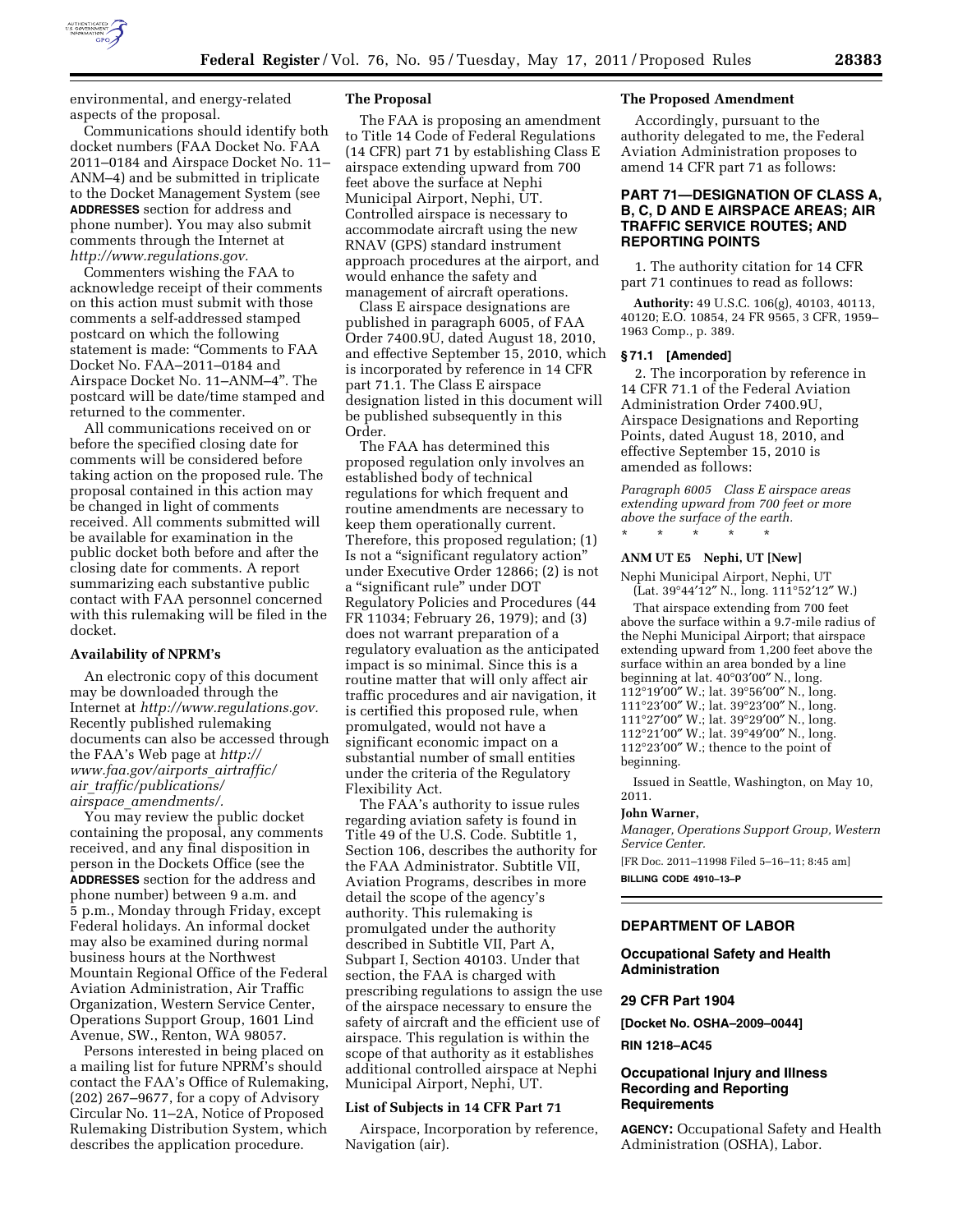**ACTION:** Notice of limited reopening of rulemaking record.

**SUMMARY:** OSHA is reopening the rulemaking record to allow interested persons, particularly small businesses, to comment on the information gathered and on issues raised during the small business teleconferences that the Agency and the Small Business Administration's Office of Advocacy (SBA Office of Advocacy) co-sponsored on April 11–12, 2011. The purpose of the teleconferences was to gather information from small businesses about their experiences recording work-related musculoskeletal disorders (MSDs) and how they believe they would be impacted by OSHA's proposed rule to revise its Recordkeeping regulations to restore a column on the OSHA 300 Log that employers would have to check if a case they already are required to record is an MSD. The record will remain open for 30 days for comment on these limited issues.

**DATES:** Comments must be submitted (postmarked, sent, received) by June 16, 2011.

**ADDRESSES:** You may submit comments using one of the following methods:

*Electronically:* You may submit comments and attachments electronically at *[http://](http://www.regulations.gov) [www.regulations.gov,](http://www.regulations.gov)* which is the Federal eRulemaking Portal. Follow the on-line instructions for submitting comments electronically;

*Fax:* If your comments, including attachments, do not exceed 10 pages, you may fax them to the OSHA Docket Office at (202) 693–1648; or

*Mail, hand delivery, express mail, messenger or courier:* You may submit your comments and attachments to the OSHA Docket Office, Docket Number OSHA–2009–0044, U.S. Department of Labor, Room N–2625, 200 Constitution Avenue, NW., Washington, DC 20210; telephone (202) 693–2525 (TTY number (887) 889–5627). Deliveries (hand, express mail, messenger, courier) are accepted during the Department of Labor's and Docket Office's normal business hours, 8:15 a.m.–4:45 p.m., e.t.

*Instructions:* All submissions must include the docket number (Docket No. OSHA–2009–0044) or RIN number (RIN No. 1218–AC45) for this rulemaking. Because of security-related procedures, submitting comments by regular mail may result in significant delay. Please contact the OSHA Docket Office for information about security procedures for submitting comments by hand delivery, express delivery, messenger or courier service.

OSHA places all comments, including any personal information you provide,

in the public docket without change and the comments may be made available online at *[http://www.regulations.gov.](http://www.regulations.gov)*  Therefore, OSHA cautions you about submitting personal information such as social security numbers and birthdates. For further information on submitting comments, see the "Public Participation'' heading in the **SUPPLEMENTARY INFORMATION** section of this notice.

#### **FOR FURTHER INFORMATION CONTACT:**

*For press inquiries:* Diana Petterson, Office of Public Affairs, U.S. Department of Labor, 200 Constitution Avenue, NW., Washington, DC 20210; telephone (202) 693–1898; e-mail *[petterson.diana@dol.gov.](mailto:petterson.diana@dol.gov)* 

*For general and technical information:* Dorothy Dougherty, Director, OSHA, Directorate of Standards and Guidance, Room N–3718, U.S. Department of Labor, 200 Constitution Avenue, NW., Washington, DC 20210; telephone (202) 693–1950.

# **SUPPLEMENTARY INFORMATION:**

# **References and Exhibits**

This notice references documents in the public docket of this rulemaking (Docket No. OSHA–2009–0044). They are available on the Internet at *[http://](http://www.regulations.gov) [www.regulations.gov,](http://www.regulations.gov)* the Federal eRulemaking Portal. The referenced documents are identified as "Ex." followed by the document number. The document number is the last sequence of numbers in the Document ID Number on *[http://www.regulations.gov.](http://www.regulations.gov)* For example, the proposed rule, which is Document ID Number OSHA–2009– 0044–0001 at *[http://](http://www.regulations.gov)  [www.regulations.gov,](http://www.regulations.gov)* is Ex. 1.

#### **Background**

On January 29, 2010, OSHA proposed to revise its Occupational Injury and Illness Recording and Reporting (Recordkeeping) regulation to restore a column to the OSHA 300 Log that employers would have to check if a case they already are required to record under the existing Recordkeeping rule is an MSD (Ex. 1; 75 FR 4728 (1/29/2010)). The proposed rule would not change the existing Recordkeeping requirements about when and under what circumstances employers must record work-related injuries and illnesses. Under the existing Recordkeeping rule (66 FR 5916 (1/19/2001)) employers already must determine whether a case is recordable; that is, whether the case meets the definition of ''injury or illness,'' is a new case, is work-related, and meets at least one of the recording criteria (*e.g.,* involves days away from work, restricted work, or medical

treatment beyond first aid). The only additional requirement the proposed rule would impose is for employers to mark the MSD column box on the OSHA 300 Log if a case they have already recorded meets the definition of an MSD. The proposed rule would define an MSD, for recordkeeping purposes only, as a disorder of the of the muscles, nerves, tendons, ligaments, joints, cartilage or spinal discs that was not caused by a slip, trip, fall, motor vehicle accident or similar accident (Proposed § 1904.12(b)(1); Ex. 1; 75 FR 4740).

OSHA's revised 2001 Recordkeeping rule included an MSD column, but that provision never became effective and was deleted in 2003 (68 FR 38601 (6/30/ 2003)). In proposing to restore the MSD column, OSHA explained:

After further consideration and analysis, OSHA believes that the MSD column would provide valuable information for maintaining complete and accurate national occupational injury and illness statistics; assist OSHA in targeting its inspection, outreach, guidance, and enforcement efforts to address MSDs; and provide easily identifiable information at the establishment level that will be useful for both employers and employees (75 FR 4731).

In the proposed rule, OSHA estimated that 1.505 million recordable MSDs were expected to occur annually among the 1.542 million affected establishments. Therefore, the economic impact of the proposed rule on any affected establishment would be quite small (75 FR 4737). OSHA estimated the annualized costs of the proposed rule would be \$1.379 million per year for all affected establishments combined (\$4 per establishment the first year and 67 cents in future years). The costs represent the time that establishments would need to become familiar with the rule (5 minutes per establishment the first year) and to determine if the recordable case meets the MSD definition and check the MSD column (1 minute per MSD annually).

OSHA provided 60 days for stakeholders to submit comments on the proposed rule (75 FR 10738 (3/9/2010)), consistent with Executive Orders 12866 and 13563 (58 FR 51735; 76 FR 3821). OSHA also held a public meeting on March 9, 2010, to allow stakeholders to make oral presentations and question the Agency about the proposed rule. The transcript of the public meeting is in the public docket of this rulemaking (Ex. 56).

See the notice of proposed rulemaking (OSHA–2009–0044–0001) for additional information on the events leading to this rulemaking and the history of the 2001 Recordkeeping rulemaking as well as a detailed explanation of the proposed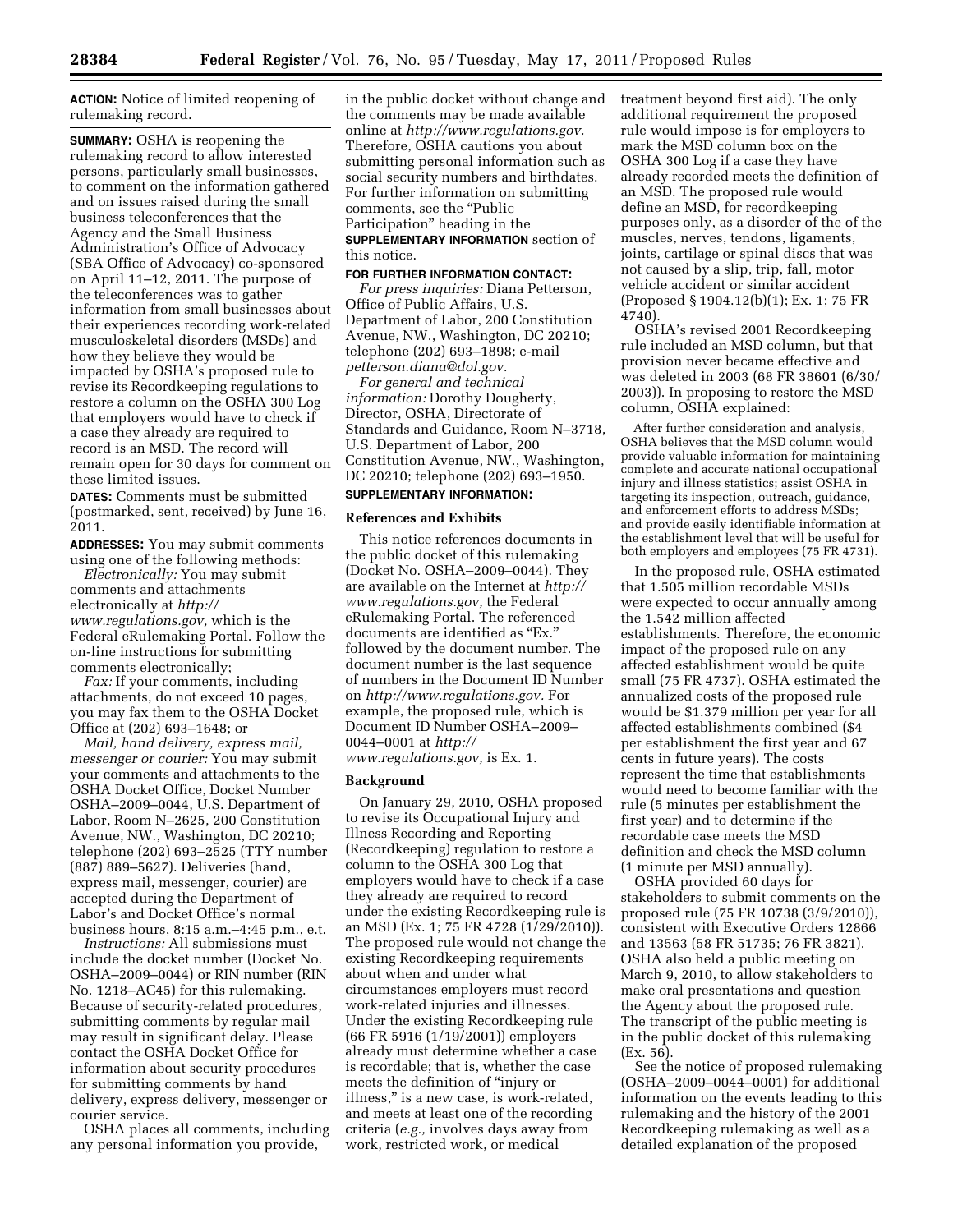MSD column provision, OSHA's reasons for proposing to restore the MSD column and the estimated economic impacts (Ex. 1; 75 FR 4728).

# **Small Business Teleconferences**

On January 25, 2011, OSHA announced that the Agency had decided to seek additional input from small businesses on the impact of the proposal through outreach in partnership with the SBA Office of Advocacy and, therefore, was temporarily withdrawing the proposed rule from review by the Office of Management and Budget. On March 23, 2011, OSHA announced that, together with the SBA Office of Advocacy, the Agency would hold three teleconferences on April 11–12, 2011 to reach out to small businesses. The purpose of the teleconferences was to gather information from small businesses about their current recordkeeping practices, including their experiences recording work-related MSDs, and the impact they believe the proposal would have on them. OSHA also provided the following information about the teleconferences:

• OSHA and the SBA Office of Advocacy would select the small business participants for the teleconferences;

• The public would be invited to listen to the teleconferences, but only selected small businesses could participate;

• In advance of the teleconferences, OSHA would provide participants with background information on the proposed rule and a list of questions and issues for discussion;

• The teleconferences would not be electronically recorded or transcribed;

• OSHA staff would take notes during the teleconferences and prepare a summary report that would not identify the source of specific comments;

• Small business participants also could send written comments following the teleconferences; and

• After the teleconferences, OSHA would reopen the rulemaking record for the limited purpose of allowing interested persons, particularly small business, to comment on the teleconferences and the issues raised by the participants (Summary of Comments from the Small Business Teleconferences on OSHA's Proposed Rule on MSD Recordkeeping Requirements, Ex. 0139).

Sixteen small businesses, with employment ranging from about 10 to more than 400 employees, participated in the three teleconferences (Summary of Comments from the Small Business Teleconferences on OSHA's Proposed Rule on MSD Recordkeeping

Requirements, Appendix A, Ex. 0139). In addition, dozens of interested persons listened to the teleconferences in person or by telephone.

OSHA has prepared a summary of the participants' comments during the teleconferences and has placed the summary in the public docket for this rulemaking (Summary of Comments from the Small Business Teleconferences on OSHA's Proposed Rule on MSD Recordkeeping Requirements, Ex. 0139). The document summarizes the topics the participants discussed, including their current recordkeeping practices, how they determine the work-relatedness of MSDs, how the participants believe the proposed rule would change their recordkeeping practices, benefits of the proposed rule, and other issues the participants raised. The summary document also includes the list of teleconference participants (Summary of Comments from the Small Business Teleconferences on OSHA's Proposed Rule on MSD Recordkeeping Requirements Appendix A, Ex. 0139) and the background materials and list of discussion issues that OSHA provided to the small business participants (Summary of Comments from the Small Business Teleconferences on OSHA's Proposed Rule on MSD Recordkeeping Requirements, Appendix B, Ex. 0139). The background materials contain information on the proposed and existing recordkeeping requirements, the need for the proposed rule, updated cost estimates of the proposed rule and economic impacts on small businesses, and OSHA's existing recordkeeping forms. Interested persons may read and download the summary and appendices at Docket Number OSHA–2009–0044 at *[http://www.regulations.gov.](http://www.regulations.gov)* The summary and appendices also are available on OSHA's Web page at *[http://www.osha.gov.](http://www.osha.gov)* 

#### **Public Participation**

OSHA invites comment, particularly from small businesses, on the small business teleconferences by the participants. Interested persons must submit comments by June 16, 2011.

You may submit comments and attachments by one of the following methods: (1) Electronically at *[http://](http://www.regulations.gov) [www.regulations.gov,](http://www.regulations.gov)* which is the Federal eRulemaking Portal; (2) by fax; or (3) by hard copy. All submissions must identify the Agency name and the OSHA docket number (Docket No. OSHA–2009–0044) or RIN number (RIN No. 1218–AC45) for this rulemaking. You may supplement electronic comments by uploading attachments electronically. If, instead, you wish to

submit a hard copy of the attachments, you must submit those materials to the OSHA Docket Office (see **ADDRESSES** section). The additional materials must clearly identify your electronic comments by name, date, and docket number, so OSHA can attach them to your submission.

Because of security-related procedures, the use of regular mail may cause a significant delay in the receipt of submissions. For information about security procedures concerning the delivery of materials by hand, express delivery, messenger or courier service, please contact the OSHA Docket Office at (202) 693–2350 (TTY (877) 889– 5627).

#### **Access to Docket**

Comments in response to this **Federal Register** notice are posted without change at *[http://www.regulations.gov.](http://www.regulations.gov)*  Therefore, OSHA cautions individuals about submitting personal information such as social security numbers and birthdates. Exhibits referenced in this **Federal Register** notice also are posted at *[http://www.regulations.gov.](http://www.regulations.gov)* Although all rulemaking documents are listed in the *<http://www.regulations.gov>*index, some information (*e.g.,* copyrighted material) is not publicly available to read or download through that Web page. All comments and exhibits, including copyrighted material, are available for inspection and copying at the OSHA Docket Office. Information about using *<http://www.regulations.gov>* to submit comments and access the rulemaking docket is available on that Web page. Contact the OSHA Docket Office for information about materials not available through that Web page and for assistance in using the Internet to locate docket documents in the rulemaking docket.

Electronic copies of this **Federal Register** notice and the proposed rule are available at *[http://](http://www.regulations.gov)  [www.regulations.gov.](http://www.regulations.gov)* This notice, the summary of the small business teleconferences, the proposed rule, news releases and other relevant information also are available at OSHA's Web page at *[http://www.osha.gov.](http://www.osha.gov)* For specific information about OSHA's Recordkeeping rule, go the Recordkeeping page on OSHA's Web page.

OSHA will carefully review and evaluate the comments, information, and data received in during this limited reopening as well as all other information in the rulemaking record, to determine how to proceed.